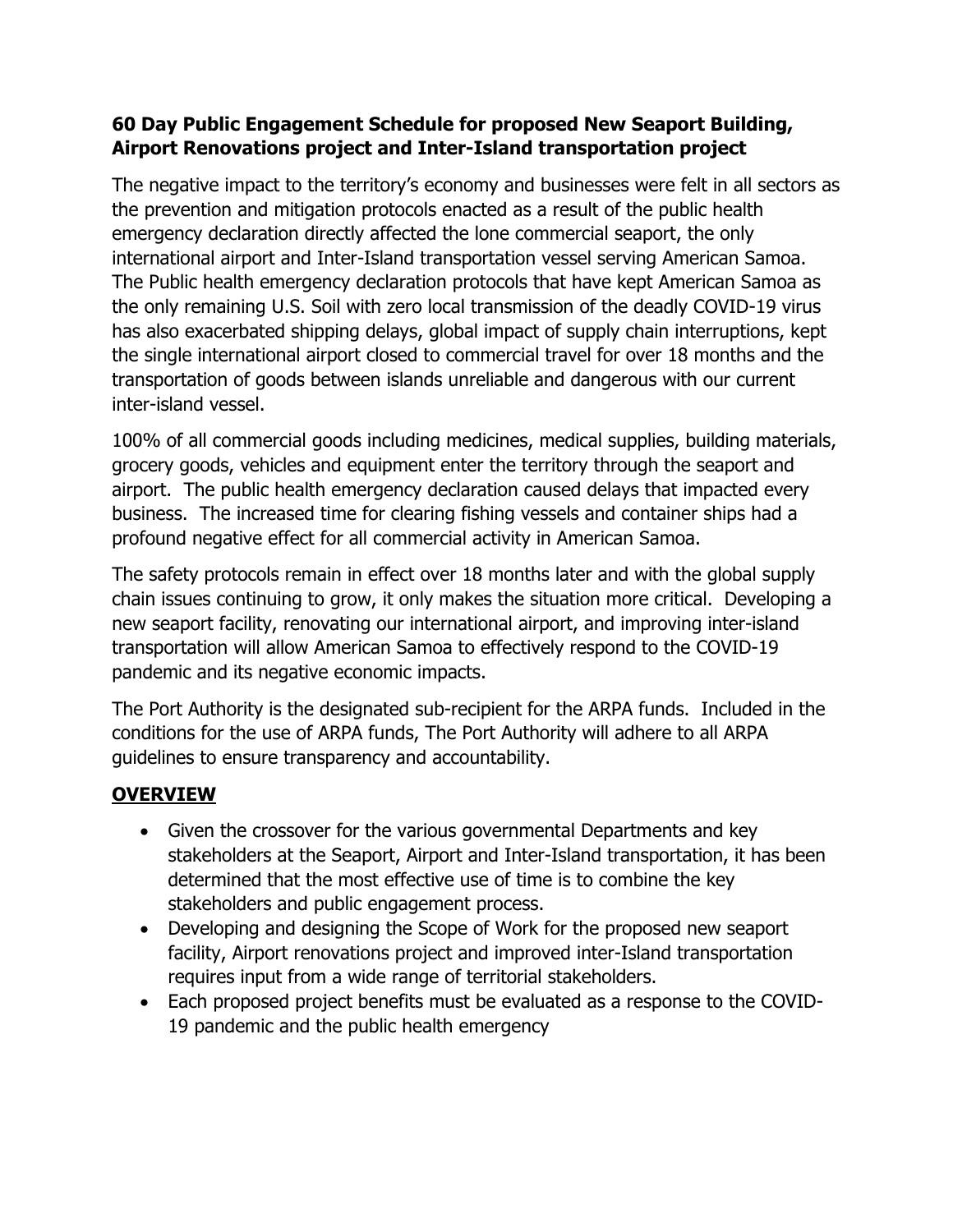## **(a) KEY STAKEHOLDERS**

- Port Authority
- Department of Health
- Marine & Wildlife
- Department of Legal Affairs
- Department of Agriculture
- Treasury
- Port users (importers/exporters, stevedoring, shipping and Port tenants)
- Private sector representation
- Other branches of Government (legislative representation)
- ARPA Oversight Office

### **(b) SCOPE of Project (New Seaport Facility, Airport Renovations Project & Inter-Island Transportation project)**

Project Leads (Department) must provide the following:

- 1. Project Description and/or Business Plan
- 2. Completed Eligibility Analysis
- 3. Scope of Work
- 4. Implementation Plan & Timeline
- 5. Proposed itemized budget
- 6. Project Lead

Each proposed project must be submitted to the ARPA Office with a cover letter addressed to the Executive Director. Submittals must include the proposed plan as detailed above. ARPA will review of eligibility and compliance to the American Samoa ARPA Spending Plan.

Once approved, an award certified letter will be provided verifying the project description and project lead.

Define scope of project based on response to Covid-19 pandemic and the public health emergency declaration, the new proposed seaport facility must include:

- Ability for normal inspections of all incoming goods
- Ability to safely clear all incoming vessels
- Ability to maintain full Port operations during pandemic scenarios
- Ability to respond to the activation of any COVID-19 medical protocols within the facility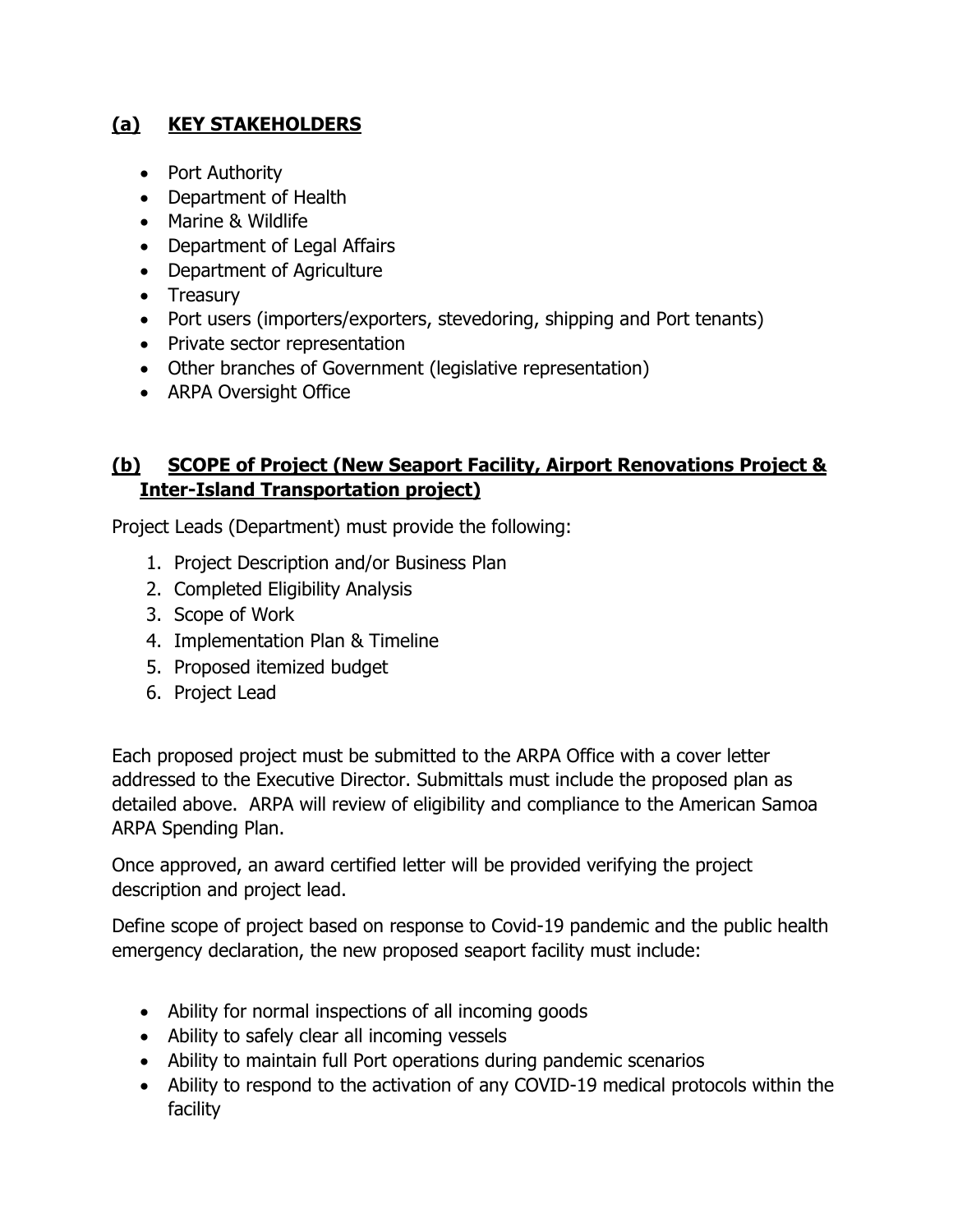- Ability for importers to provide statutory Declaration of Entry documentation to Customs to clear
- Ability for shipping agents to provide entry and departure vessel information
- Ability to provide more efficient use of the limited Port yard to process containers entering and departing the territory
- Ability to maintain export procedures for our single export of canned and processed tuna products
- Ability to safely screen and process all incoming passengers and luggage
- Ability to conduct normal inspections of all incoming goods during the pandemic
- Ability to safely clear all incoming airplanes
- Ability to respond to the activation of any COVID-19 medical protocols within the facility
- Ability for importers to provide statutory Declaration of Entry documentation to Customs to clear
- Ability for shipping agents to provide entry and departure vessel information
- Ability to provide more efficient use of the Airport facility to process passengers, goods entering and departing the territory
- Ability to process outbound passengers and goods in a safe and secure manner
- Meet all U.S. Coast Guard requirements to operate with American Samoa waters
- Ability to meet transportation requirements as set forth by Port Authority
- Minimum 10 years of Service
- Minimum hauling capacity of passengers and goods
- Ability to transport goods and passengers 12 months a year between American Samoa islands (Tutuila, Aunuu, Manu'a, Rose Atoll & Swains Islands)
- Ability to enter all Ports within American Samoa

# **(c) COMMUNITY ENGAGEMENT**

Community engagement is an essential aspect of ARPA funded projects. The intent of the US Treasury in fostering public participation is to maintain transparency and provide opportunities for feedback to ensure that funds are used in the most beneficial manner.

In keeping with the intent of the US Treasury, the American Samoa ARPA Oversight Office has adopted the following notice and comment timeline for proposed projects:

- A Notice of Proposed Project will be published online, in local newspapers, and via television or radio broadcasts. The Notice will specify that there will be thirty (30) days for the public to provide comment either in writing or by attendance at scheduled public hearings.
- Concurrent to the publication of the Notice, a draft proposal and scope of work will be published on the ARPA website for the public to review.